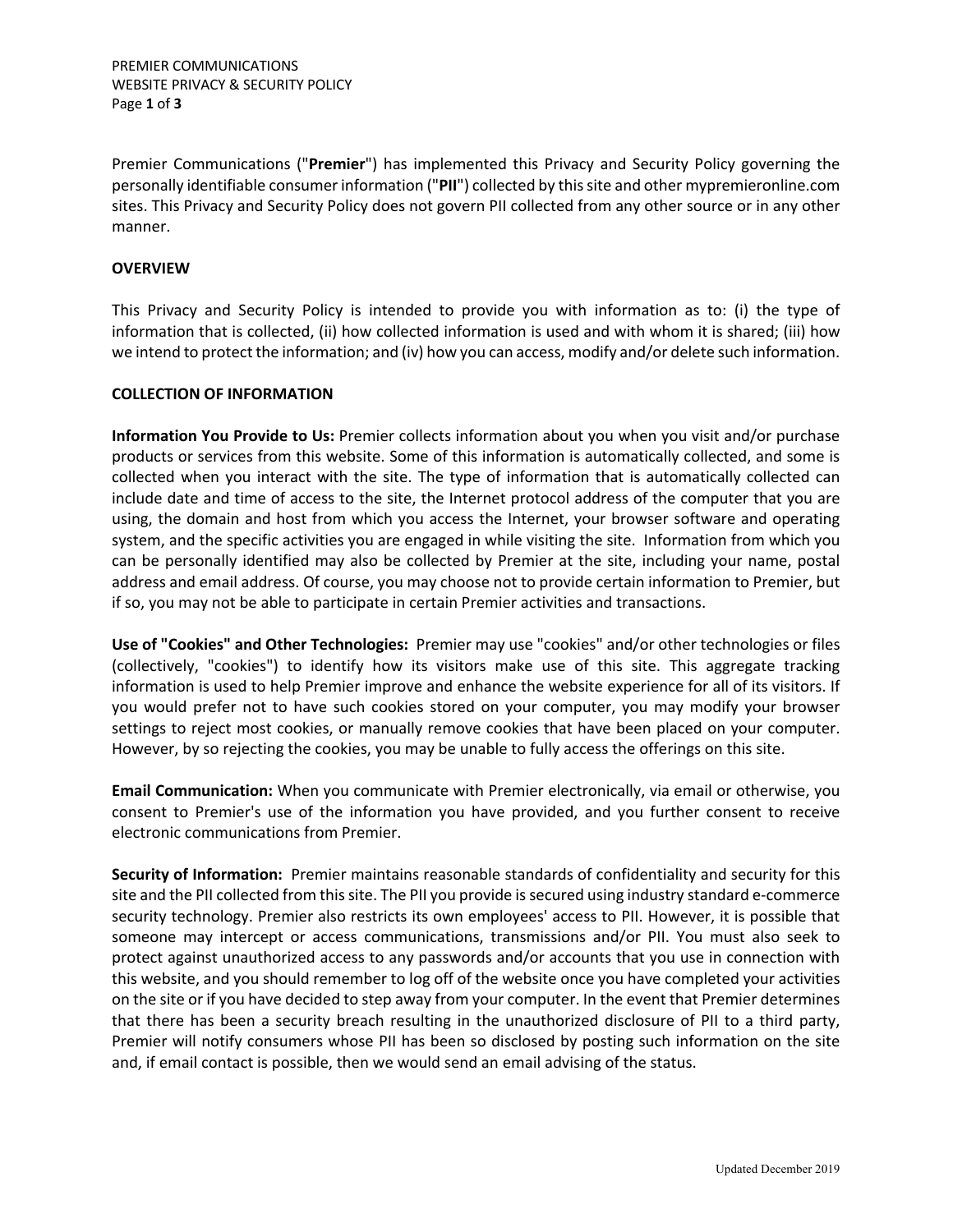### **USE AND SHARING OF INFORMATION**

**Use of Personal Consumer Information by Premier:** The PII collected by Premier may be used by Premier for any lawful purpose, including to communicate with you, respond to your requests, and analyze and improve Premier's websites, its business and/or its service to you. Premier may use this information to send you email newsletters, promotional offers with respect to goods or services of a particular brand, maintenance notifications, account notifications, legally required notices or other types of communications on behalf of Premier and/or its affiliates. You may opt out of certain email communications by sending an email to privacy@mypremieronline.com to advise us of your decision. All email newsletters and promotional offers will provide you with an opportunity to opt out of receiving future issues of such newsletters or to opt out of receiving future promotional offers with respect to such brand. Premier may also use your PII to send you emails or other communications on behalf of third parties. All such communications will provide you with the opportunity to opt out of receiving future third party offers from Premier. You may also, at any time, opt-out of receiving any third-party offers from this site by sending an email to privacy@mypremieronline.com.

**Disclosure by Premier of Personal Consumer Information to Other Entities:** Where permitted by law, Premier may disclose aggregated statistics about visitors to its site, along with specific information concerning individual visitors of its site that is not PII, provided that no specific individual can be identified by the information so disclosed. Subject to applicable laws, Premier may sometimes seek to share the PII it has collected with a third party, and may also sometimes seek to share such PII with companies that are affiliated with Premier. Premier may sometimes use a third party, located either within or outside the United States, to provide certain services on its behalf, such as processing transactions, sending emails or performing statistical analyses of activity on this website. In the event that Premier provides certain of your PII to any such entity, Premier will require that any such entity maintain the confidentiality of (and not further share) the PII that Premier has provided to it. Premier may sometimes share PII with sponsors of promotions on the Premier site, or with sponsors or advertisers of "premium" content. Premier will always disclose when you are registering for such a promotion or requesting such content. Premier will not provide PII to any third party for such party's direct marketing purposes without first providing you with an opportunity to opt-out of such disclosures.

**Acquisition of Business:** In the event that Premier is involved in a merger, acquisition, consolidation, restructuring, reorganization, liquidation, sale or similar transaction relating to any portion of its business and/or assets, you hereby acknowledge and agree that the PII relating to visitors of this site may be included in the assets, and/or transferred pursuant to, such transaction. If that occurs, Premier will post a notice to such effect on this website.

**Legal Process:** Premier may disclose your PII if it has a reasonable good faith basis to believe that it is required to do so by law, compelled by court order or legal process, or is reasonably necessary and/or appropriate to: (a) protect the rights, property and/or safety of Premier or any other person or entity; or (b) prevent or take action concerning any alleged: (i) illegal activity or (ii) breach of your Terms and Conditions of Service for any Premier service or the Privacy and Security Policy of this website.

**Accessing Your Information:** You may update and/or correct the PII collected on the site, or seek to have such information deleted from Premier's records, by contacting us at: privacy@mypremieronline.com.